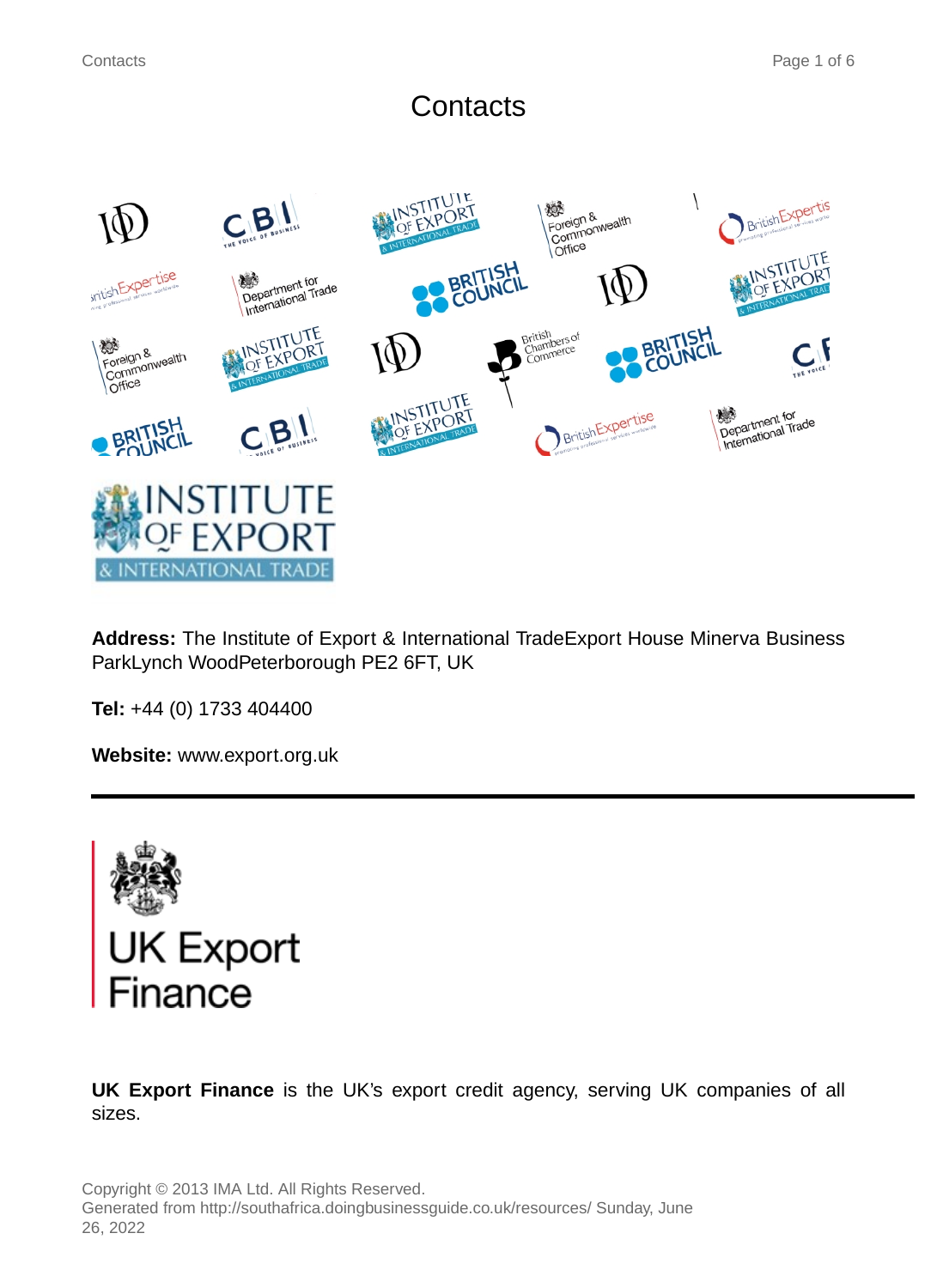We help by providing insurance to exporters and quarantees to banks to share the risks of providing export finance. In addition, we can make loans to overseas buyers of goods and services from the UK.

In the past five years, we have provided:

- £14 billion worth of support for UK exports;
- direct support for more than 300 customers supported directly, with many thousands more benefiting through export supply chains;
- nearly 2000 individual guarantees, loans or insurance policies.

UK Export Finance is the operating name of the Export Credits Guarantee Department (ECGD).

For more information and to arrange a free consultation with an Export Finance Adviser, visit: https://www.gov.uk/government/organisations/uk-export-finance

#### **New business enquiries:**

Telephone: +44 (0)20 7271 8010Email: customer.service@ukef.gsi.gov.uk



Department for International Trade (DIT):

If you have a specific enquiry about the market which is not addressed by the information in this guide, you may contact:

**Email:** enquiries@trade.gsi.gov.uk

**Tel:** +44 (0)20 7215 8000 **Fax:** +44 (0)141 228 3693

**Website:** www.gov.uk/government/organisations/department-for-international-trade

**Department for International Trade (DIT) Enquiry Service:Tel:** +44 (0)20 7215 8000 **Email:** enquiries@trade.gsi.gov.uk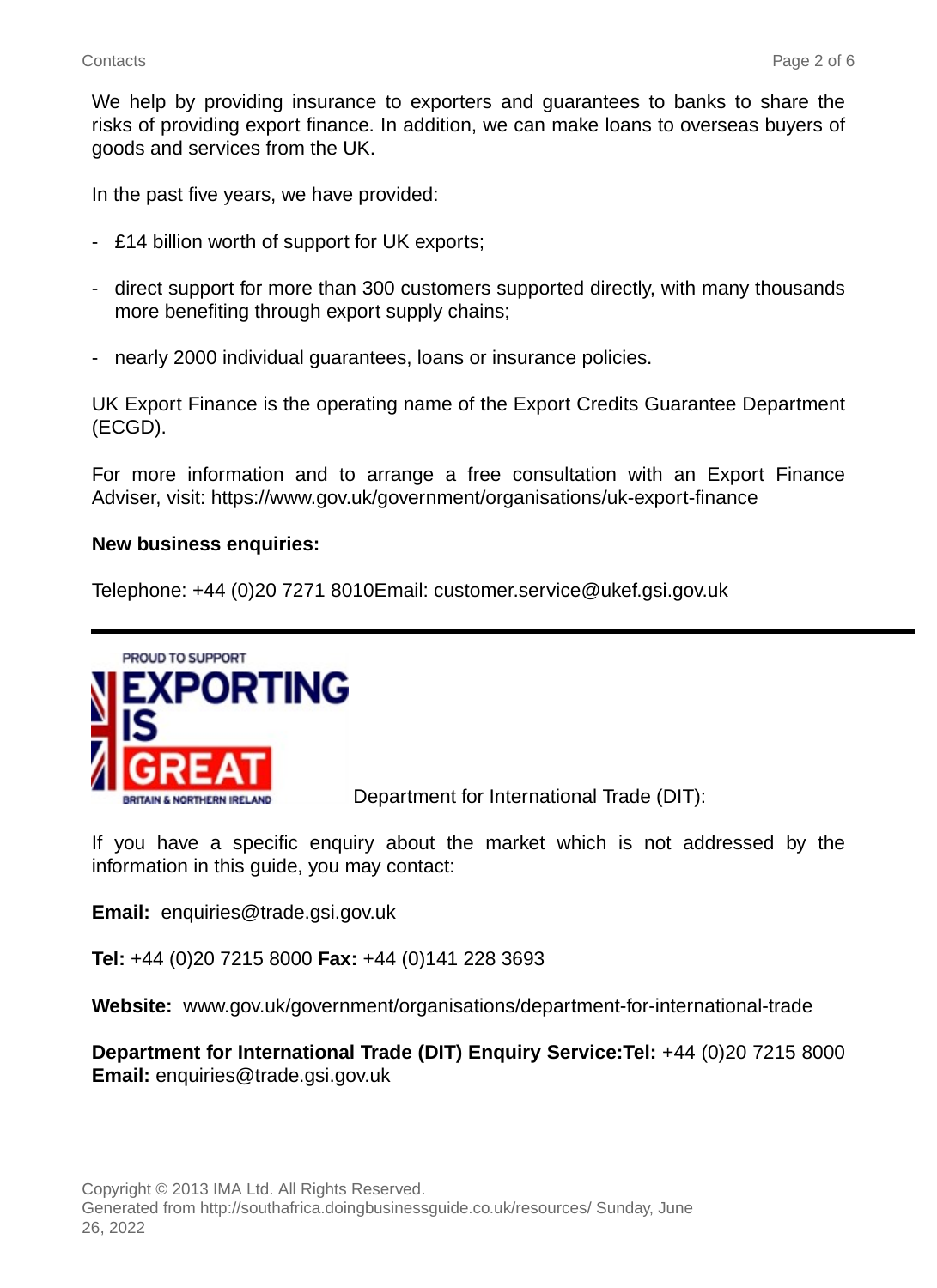Otherwise contact the DIT team in Johannesburg directly, for more information and advice on opportunities for doing business in South Africa:

**UK Department for International Trade South Africa** Dunkeld Corner 275 Jan Smuts Avenue Dunkeld WestJohannesburg2196South Africa

**Email:** SATrade@mobile.trade.gov.uk

**Tel enquiries:** + 27 (0) 11 537 7000



### **British Chamber of Business in Southern Africa (BCBSA)**

**Tel:** +27 (0) 10 245 4788

**Email:** info@britcham.co.za

**Website:** www.britcham.co.za



**Website:** www.southafricanchamber.co.uk

**Email:** admin@southafricanchamber.co.uk



Copyright © 2013 IMA Ltd. All Rights Reserved. Generated from http://southafrica.doingbusinessguide.co.uk/resources/ Sunday, June 26, 2022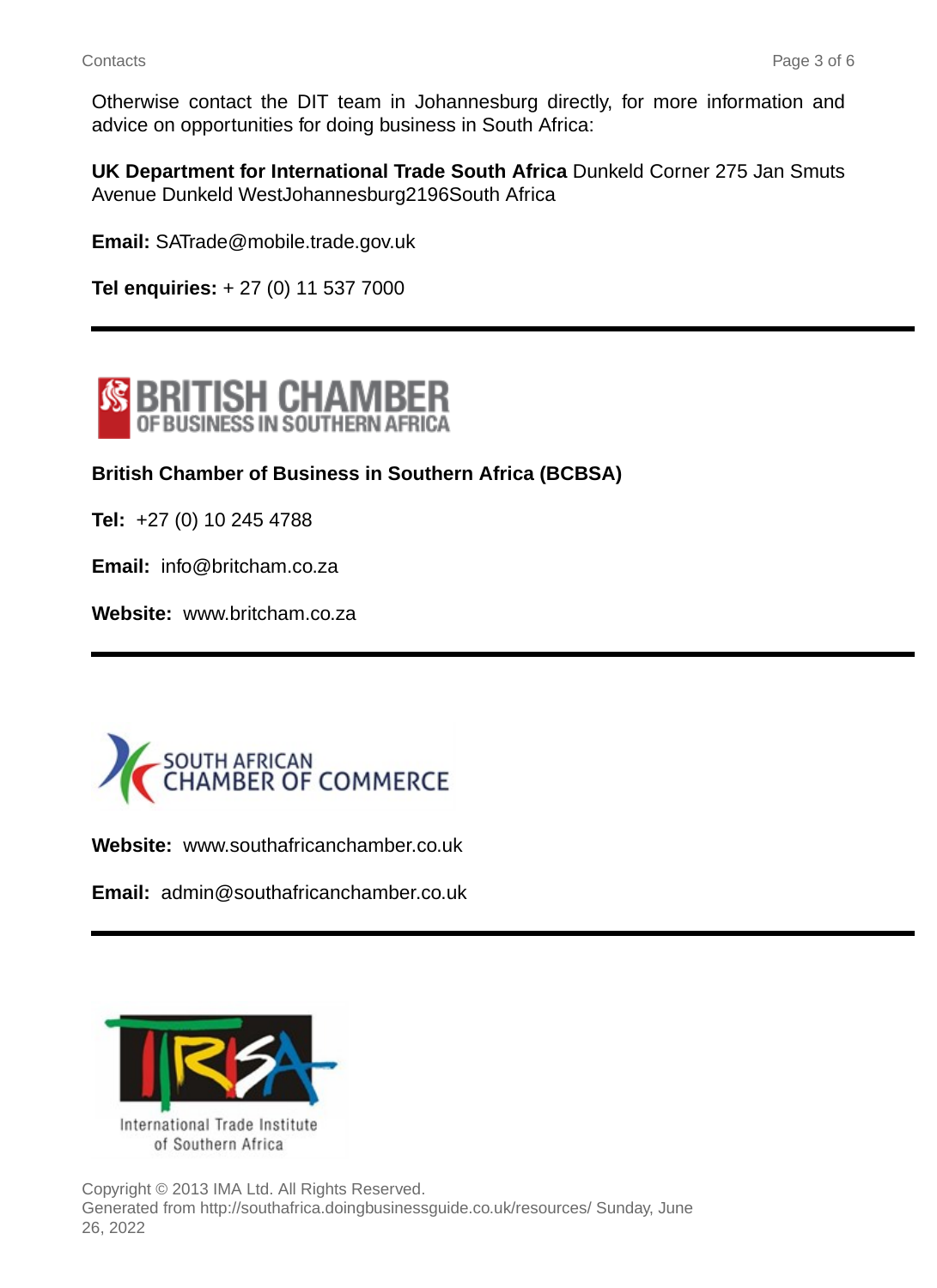#### **International Trade Institute of Southern Africa NPC (ITRISA)**

**Address:** Trade Development HouseEden Gardens16 Wessel RoadRivoniaSandtonJohannesburgSouth Africa2191

**Postal address:** P O Box 2475RivoniaSandtonJohannesburgSouth Africa2128

**Tel:** +2711 807 5317 **Facsimile:** +2711 807 5321

**Email:** info@itrisa.co.za

**Website:** http://www.itrisa.co.za

**Contact name:** Lindie Dlodlo

Sponsored By:

**Financial Institution**



**Shipping & Logistics**



**Law / Legal Services**



#### **Audit Tax & Advisory**

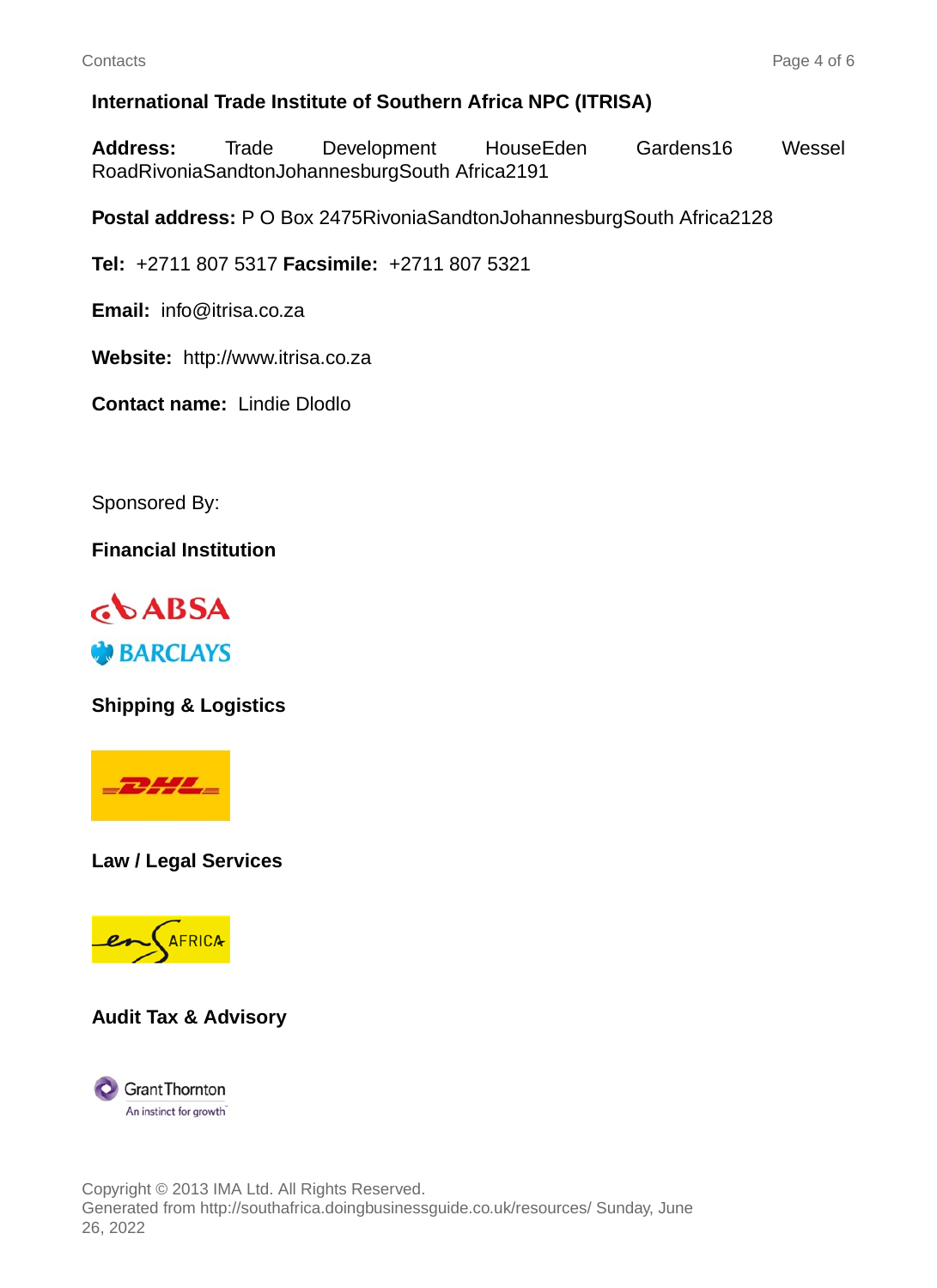**Case Study (from a UK based company with proven success in South Africa)**



**Insurance**



**Office Solutions / Office Services**



**Market Entry / Professional Business Services**



**Forex / Money Exchange Services**



## **ICT / Telecommunications**



Contact IMA International Market Advisor IMA House 41A Spring Gardens Buxton

Copyright © 2013 IMA Ltd. All Rights Reserved. Generated from http://southafrica.doingbusinessguide.co.uk/resources/ Sunday, June 26, 2022